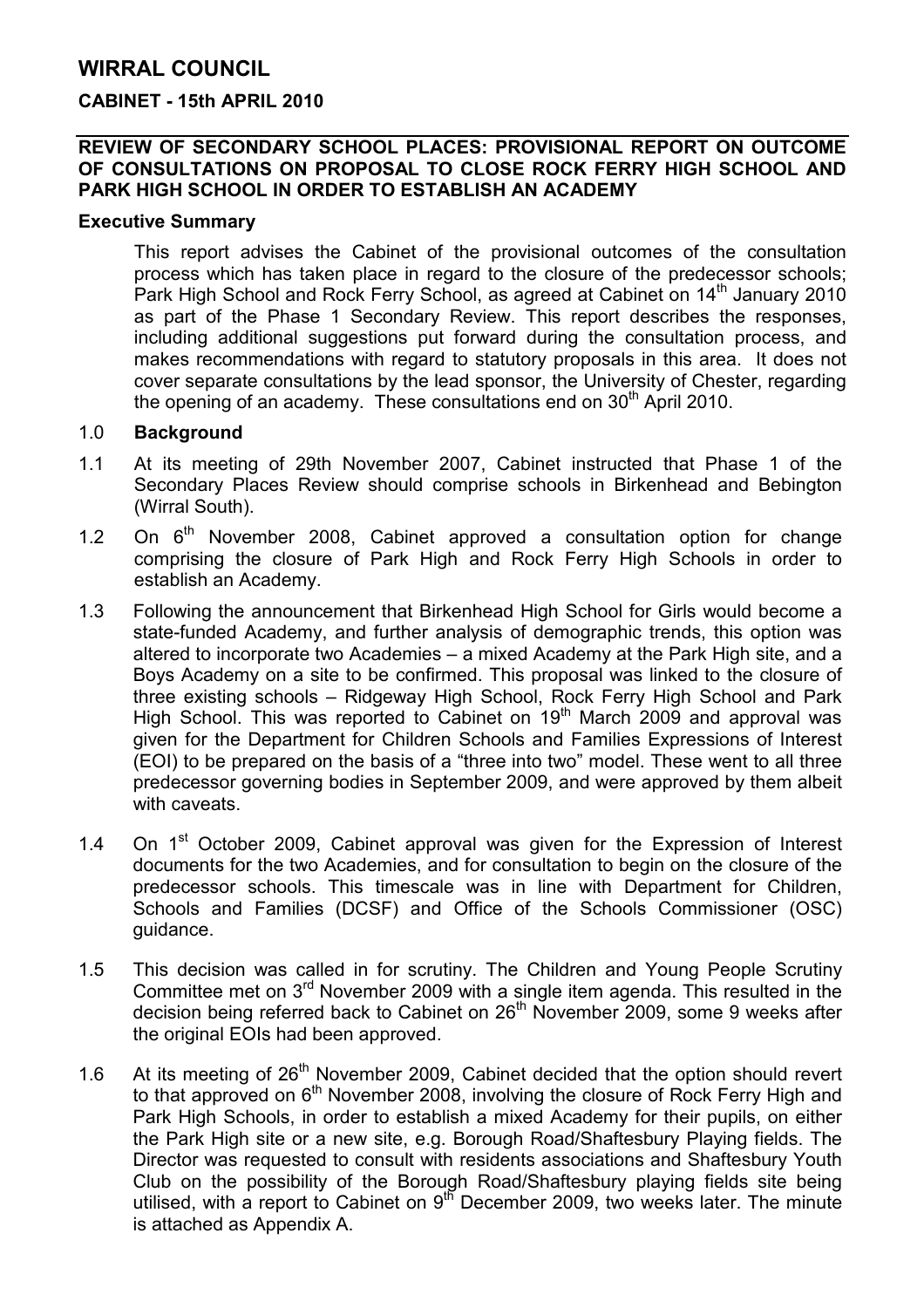- 1.7 On 9<sup>th</sup> December 2009, Cabinet approved the Park High site as the preferred site for the Mixed Academy, and asked that further discussions should take place to reach agreement on the composition of the sponsor team for the new Academy. The minute is attached as Appendix B. Negotiations took place with sponsors during the following week. Agreement was secured and a new EOI was prepared. This was sent to the DCSF by the end of December 2009. The governing bodies of the two predecessor schools approved the new EOI in early January 2010, albeit with caveats.
- 1.8 On 14<sup>th</sup> January 2010, Cabinet approved the Expression of Interest for an 11 to 16 Mixed Academy on the Park High site with a sponsor team lead by the University of Chester, with the University of Liverpool, Wirral Metropolitan College, Birkenhead Sixth Form College and Wirral Council as co-sponsors, intended to open on 1<sup>st</sup> September 2011. Cabinet also approved the commencement of formal consultations on the closure of the predecessor schools as set out by guidance. The minute is attached as Appendix C.

## 2.0 The Consultation

- 2.1 In order for all stakeholders to have access to relevant background information and have the opportunity to comment and respond, the following methods of consultation have been employed :
	- a) A range of documentation has been produced and distributed (See Appendix D) This comprised:
		- (i) the full consultation document and letters sent to parents of pupils at Park High School and Rock Ferry High School; to staff and governors at both schools; to the Central libraries, local libraries, and relevant community centres, to local councillors in those areas and to the local MP
		- (ii) consultation letters to all parents/carers of pupils in Year 4, 5 and 6 at 58 Wirral primary schools including all those in Birkenhead;
		- (iii) all other statutory consultees, including trade union representatives, neighbouring authorities and the Learning and Skills Council have been notified by e-mail
	- b) A dedicated web-site on the Wirral Learning Grid was established and advertised on the council web-site, the council Intranet, and in the parents' consultation leaflets and letters. This site provided access to all the information produced in paper form and allowed e-mail responses to a dedicated e-mail address.
	- c) Meetings were arranged for all interested stakeholders at both schools. These meetings followed the same format, with a presentation on the overall position and the school specific position followed by around ninety minutes of time for audience comments, feedback and questions. The meetings were attended by parents, carers, staff, governors, Ward members and various other interested persons and bodies. Each meeting was chaired by the Cabinet member for Children's Services and Lifelong Learning. The dates for the meetings were in the parents' leaflets and on the specific web-site and a general notice was published in the local press.
	- d) Opportunities have been provided for other means of response. Submissions have been received in paper and e-mail formats – all of which will be made available before and at the Cabinet meeting, in addition to the summaries contained in this report.
	- e) All of the relevant LA documentation produced for the consultation has been shared with the Diocesan Bodies.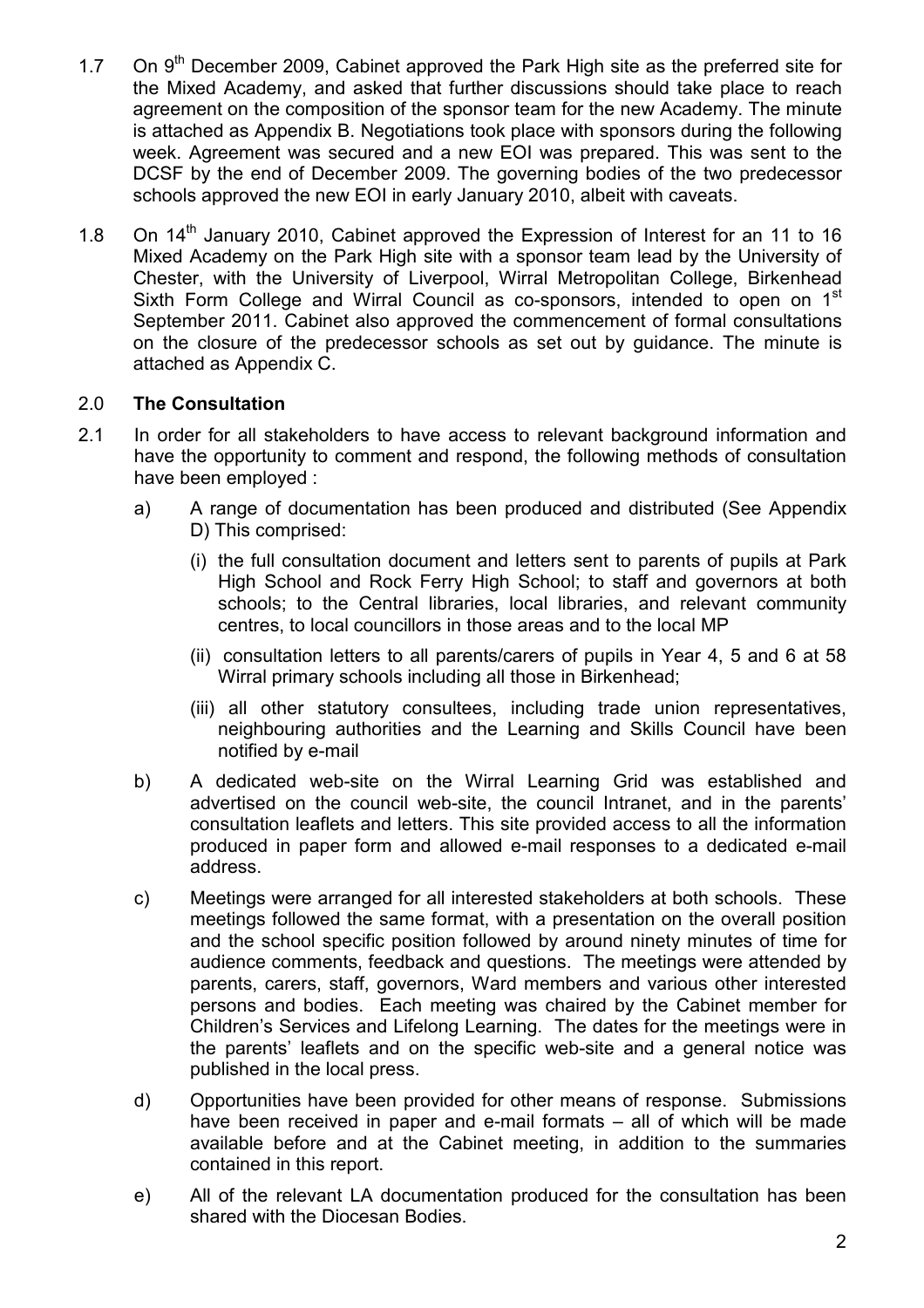- 2.2 The consultation process and the presentation of LA and school data to this wider audience does appear to have persuaded most people of the need to reduce the number of school places, though understandably people wish to advocate the case for their school in respect of closure or amalgamation options. There was general support for the Academy with the sponsor team as constituted.
- 2.3 In addition to the detail set out below, further records of views put forward during the consultation period are attached as Appendix E. Feedback is set out school by school. The record for each school brings together the responses from the meeting held at the school, together with any points raised in written or e-mail submissions to the Authority.

## 3.0 Outcome of the Consultation

Further suggestions in relation to secondary school re-organisation in Birkenhead were made as part of the consultation process:

- Locate the new Academy at the Rock Ferry site
- Locate the new Academy at a new site between the two existing schools
- Amalgamate Rock Ferry High and Bebington High Schools
- Close Rock Ferry High and leave Park High open
- Move Prenton High to the Rock Ferry site and turn the Prenton High site into a mixed Academy
- Keep both schools open
- Make both schools into smaller separate Academies

Further discussion of these suggestions is given below.

- 3.1 There were several key themes in the combined responses from consultees:
	- General understanding of the falling rolls situation
	- Support for the Academy in principle and the sponsor team
	- Effect of proposed housing and demographic changes on pupil numbers
	- Respect for school staff in their skills and relationships with pupils and parents
	- Educational standards and quality of provision
	- Concern for the fate of closed buildings and sites
	- Desire for a new building on a new site
	- Travel distance to school and the effect on traffic and road safety
	- Disruption to pupils' education and confidence
	- Class sizes
	- Importance of small schools
	- Effect of any change on children with special educational needs
	- Importance of out of hours and community facilities
	- Staff redeployment
	- Continuity of school over several generations
	- Maintenance of existing specialisms.

#### 4.0 Responses to the consultation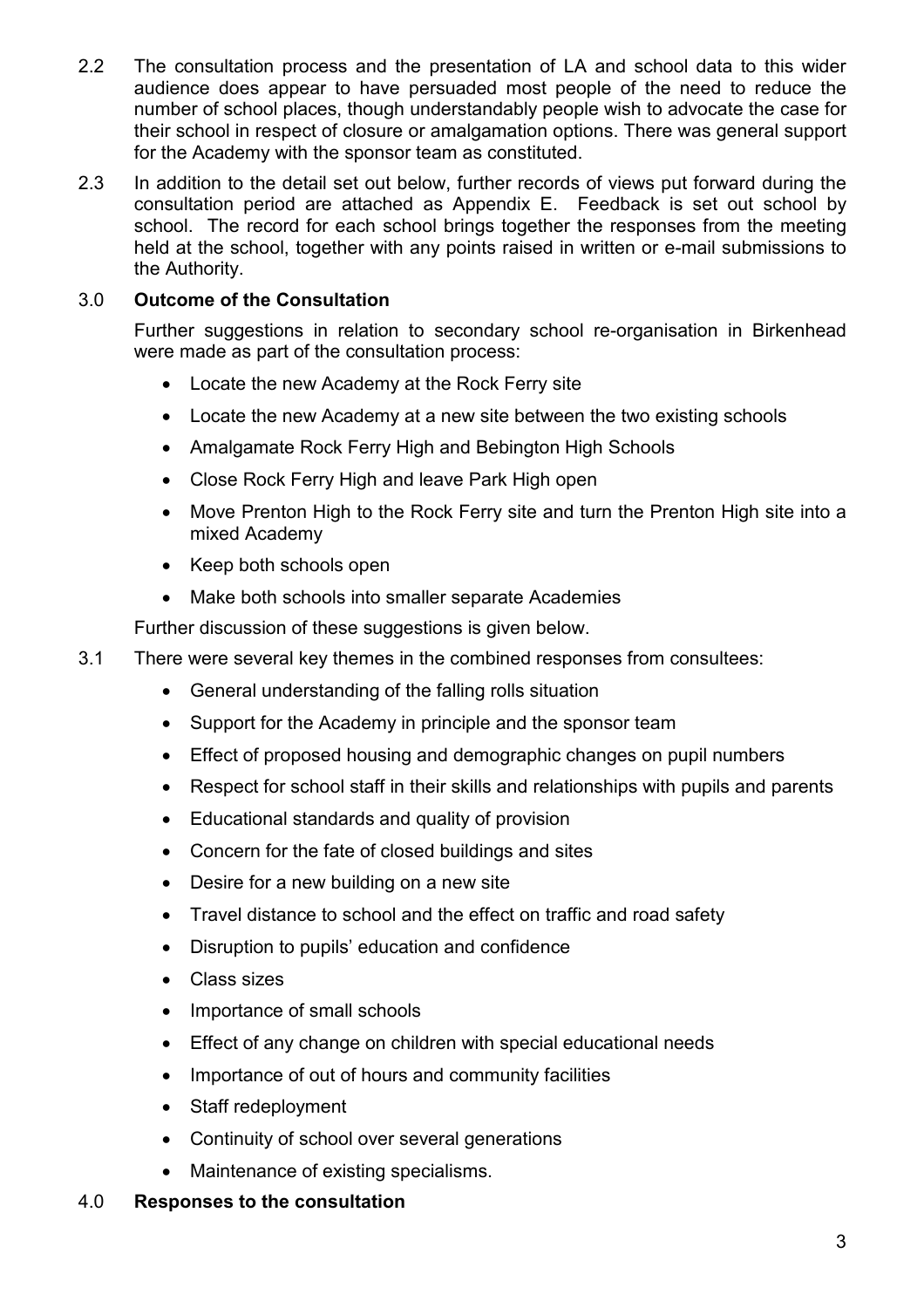The next section of the report contains a summary of comments on the proposal in relation to each school. Numbers on roll are from the January 2010 School Census. An analysis of the responses received and attendance at meetings is included as Appendix E1.

## Park High School

With one exception, respondents from Park High School were generally in favour of an Academy with the proposed sponsor team. Some respondents expressed concerns about a short-term expansion in the overall size of the school on that site, whether this would mean increases in class sizes, and about disruption to pupil's education, especially at Key Stage 4. The importance of maintaining community facilities at the site were stressed. Questions were asked about the gender imbalance in school places in Birkenhead. Some respondents were concerned about losing the school's Sports College specialist status, and wanted to be sure that the good work of staff in the current school would be continued in the Academy.

## Rock Ferry High School

Respondents from Rock Ferry High School were generally in favour of an Academy with the proposed sponsor team. Many expressed concerns about the travel distance to the Park site, and asked if free transport would be provided. Other concerns involved the impact of change on standards for existing pupils especially those in Key Stage 4 and pupils in the Sanderling Unit, the future of the Rock Ferry site and it's listed building (Ravenswood), relocation of memorials, the cost of new uniforms, and whether children would "fit in" at the Academy which some respondents saw as an "in name only" change to Park High. Some respondents were concerned about losing the school's Performing Arts College specialist status without any consultation on the new specialism, loss of parental choice and loss of staff expertise. A minority were concerned about gender imbalance in mixed schools.

There was a general understanding of the falling rolls and surplus place situation, although a minority of respondents believed that new housing would increase rolls, and one that schools without sixth forms were suffering falling rolls. The long history of the school within a relatively deprived area was raised by some respondents.

In relation to the consultation, some respondents believed a decision had already been made, and that consultation should have started earlier and been more extensive.

The majority of written consultation responses were from Rock Ferry High School staff (but few parents), who in the main advocated a new proposal, whereby the Academy would be in a new building on a neutral site in between the two, with some suggesting reopening negotiations with Shaftesbury Youth Club, or for the Council to purchase land in a central Birkenhead location. A minority wanted the Academy to be at the Rock Ferry site based on overall size and convenience of location for the Rock Ferry area, with single respondents suggesting the Academy should have a sixth form, or incorporate a primary school. The Park site was generally seen as distant, small, unable to expand and unfit for purpose. A single respondent said that existing buildings should be used rather than wasting money on new build.

## 4.1 Commentary on these responses

4.2 Size of the Academy - The two schools together currently have a combined roll of 1,258 pupils, which is equivalent to 252 pupils per year group on average. This is projected to decline to 1,052 by 2019 if school re-organisation is not carried out. The total number of places at the two schools is 2,482, of which 42% in total would be vacant in 2019.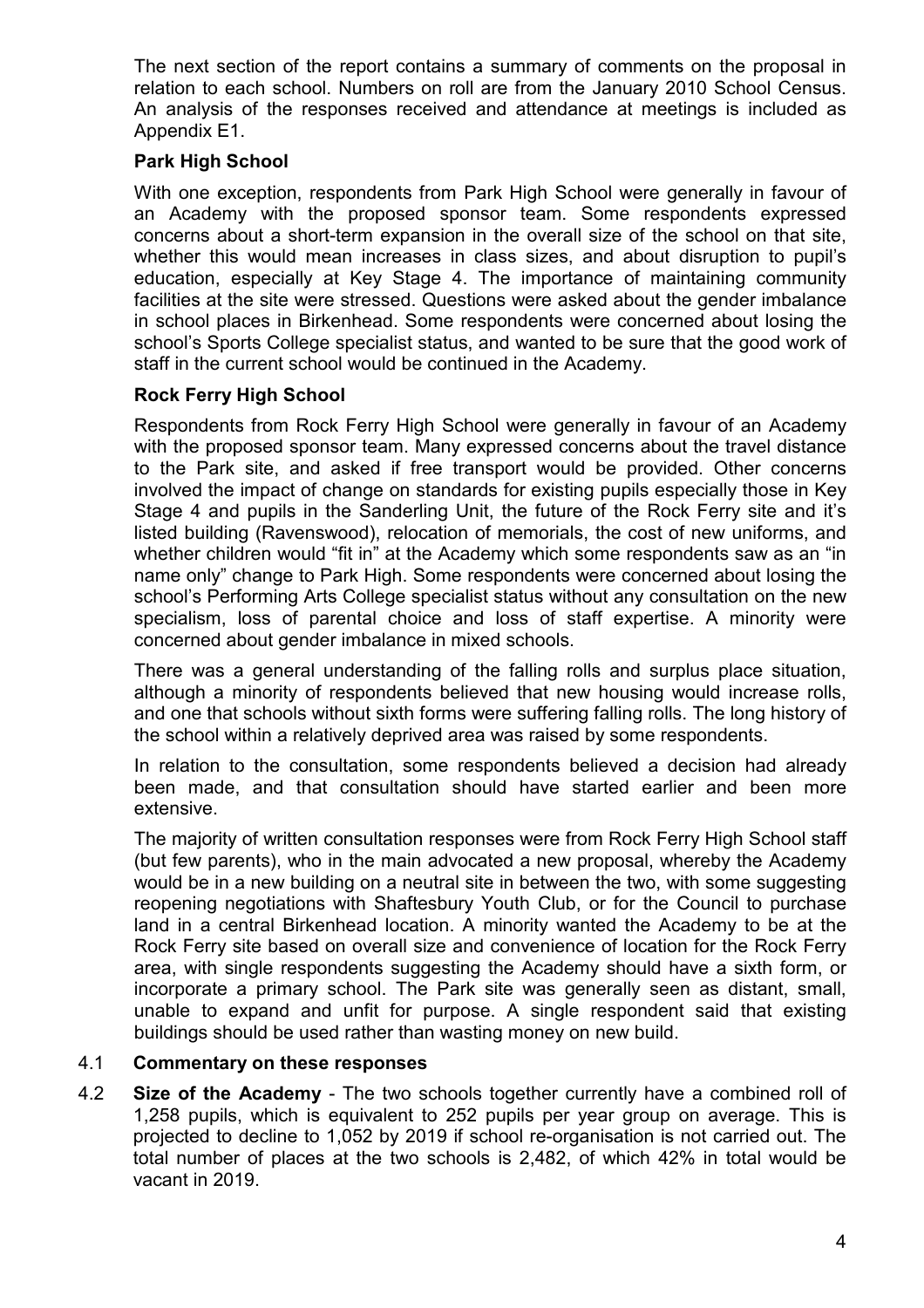Respondents concerns about the size of the amalgamated Academy should be allayed by the transition arrangements, to be devised in detail during Feasibility. This is likely to include maintaining both sites for at least one year, if not longer. New admissions are likely to be to the Park site, nevertheless the Key Stage 4 group based at the Rock Ferry High site should be allowed to see out their education in situ without disruption or movement. Some pupils will, however, at some point, move sites. The split site arrangement also allows for phasing of staff movements and for any remodelling and refurbishment works to be carried out at the Park site.

4.3 Travel and Transport – The patterns of parental preference in this area indicate a high level of mobility, facilitated by high levels of surplus places and overlaps between the pupil populations of schools in the area already exist.

The distance between the Rock Ferry and Park High sites is 2.5 miles. Individual travel distances will depend on pupils' home address. The DCSF and Wirral policy says that pupils aged over 8 can travel up to 3 miles to school before being eligible for free transport, although there are some exceptions - pupils whose parents receive the free school meal allowance or receive the maximum level of Working Tax Credit are entitled to free transport to one of the three nearest appropriate schools between 2 and 6 miles of their home address.

Public transport connects the two areas throughout the day and into the evening. As an example, the 410 bus runs every 10-15 minutes between Old Chester Road and Birkenhead Park from 8 am to 7pm and then every 20-30 minutes during the evening until late. Park High's site is a 10-15 minute walk from Birkenhead Park train station, and a 20 minute walk from the major bus terminus on Conway Street from which various buses pass either by the school, or by Birkenhead Park on Conway Street.

 The table below summarises the analysis of actual and projected journeys by current pupils to the two existing school sites. This demonstrates that should the Academy be located at the Rock Ferry site, the travel disadvantage to Park pupils is in fact substantially greater than that sustained by Rock Ferry pupils in travelling to the Park site in every respect. The Park High site is also significantly closer to the further education co-sponsor sites in the central Birkenhead area.

| <b>Travel analysis – Current Park High Pupils</b>                      |                               |  |
|------------------------------------------------------------------------|-------------------------------|--|
| Average distance to Park site (walking time)                           | 1.3 miles $(26 \text{ mins})$ |  |
| Travel analysis – Other site                                           |                               |  |
| Average distance to Rock Ferry site (walking time) 3.0 miles (61 mins) |                               |  |
| Closer or similar distance to Rock Ferry site                          | 12% (86 pupils)               |  |
| Further to Rock Ferry site                                             | 88% (635 pupils)              |  |
| Pupils travelling 3 miles or more to Rock Ferry site                   | 343 (48%)                     |  |

Pupil addresses taken from January 2010 School Census. Walking time calculated by Google Maps. Similar equates to up to 0.4 miles longer travel distance; Further equates to 0.5 miles or more longer travel distance.

#### Travel analysis – Current Rock Ferry High Pupils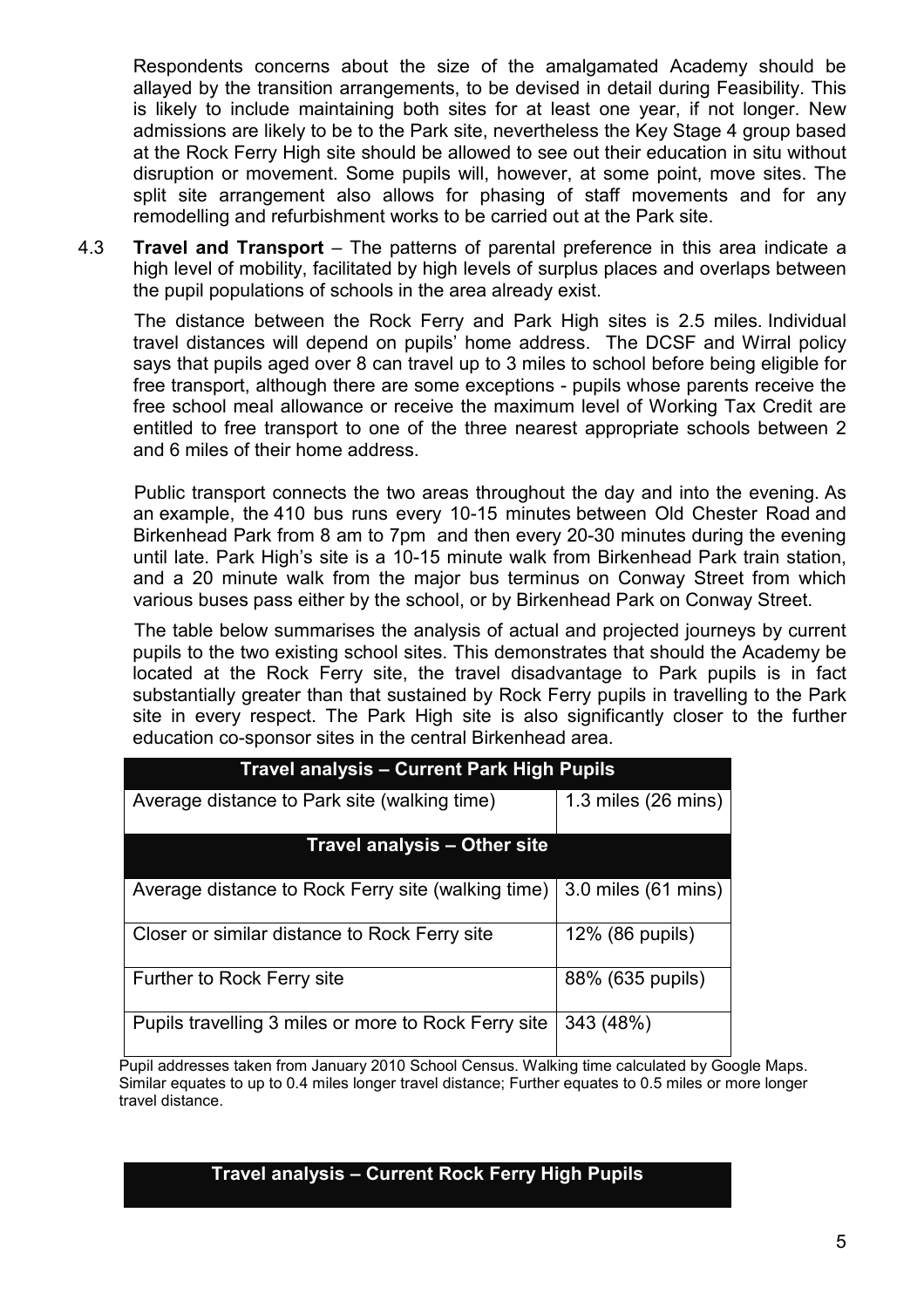| Average distance to Rock Ferry site (walking time) | 1.4 miles (27 mins)     |  |  |
|----------------------------------------------------|-------------------------|--|--|
| Travel analysis – Other site                       |                         |  |  |
| Average distance to Park site (walking time)       | $2.2$ miles $(43$ mins) |  |  |
| Closer or similar distance to Park site            | 82% (445 pupils)        |  |  |
| <b>Further to Park site</b>                        | 18% (95 pupils)         |  |  |
| Pupils travelling 3 miles or more to Park site     | 44 (8%)                 |  |  |

Pupil addresses taken from January 2010 School Census. Walking time calculated by Google Maps. Similar equates to up to 0.4 miles longer travel distance; Further equates to 0.5 miles or more longer travel distance.

4.4 Alternative sites - Respondents related to Rock Ferry who favoured a new site for the Academy cited the proposal as a lost opportunity for major investment. The Council has examined all possible sites of sufficient size in the area between the two existing schools. Under the original "three into two" model, there would have been a mixed Academy at Park High, and a Boys Academy on another site. The Borough Road/Shaftesbury playing field site was originally considered as a site for a Boys Academy, as this was the only site of sufficient size in approximately the right location. However, the site is partially owned by Shaftesbury Youth Club, whose board of trustees have made it very clear at that time (December 2009) that they would not be prepared to sell their land to the Council, without which any Academy project could not proceed further on that site. In addition, the residents associations bordering the Borough Road/Shaftesbury site have made it clear that they would object strongly to the construction of any school on that site. There was little interest in an all boys school, and Ridgeway High School also withdrew from the process at that stage, all of which in combination caused the Cabinet to reject support of the "three into two" model.

This being the case, Cabinet decided to proceed with consultations on the current proposal for a Mixed Academy, which would begin with the Academy on two sites, eventually moving towards the Academy being based on the Park High site, which has already received £10 million of investment through PFI, and would be further improved under the Academies programme.

- 4.5 Change to Academy status The Academy would not be Park High with a new name, it would be a new kind of school, with a new governing body and ethos, and with staff and pupils from both Park and Rock Ferry High Schools. A small number of respondents believed that some parents would not choose the Academy due to a perceived difference in background, however geographical analysis demonstrates there is already an overlap between the pupil populations of the two schools. Staff from both schools have strongly expressed their commitment to ensure that all pupils would be welcomed in any setting, whatever the outcome of the proposal.
- 4.6 Size of Park High site With regard to site size, respondents are correct that the Rock Ferry site is larger than the Park High site, however most were probably not aware that Park High School also has designated playing fields within Birkenhead Park, an all weather pitch at the Joseph Paxton Campus and also uses Birkenhead Park's extensive facilities for PE and sporting events, which would continue to be the case for the new Academy. The building is about the same size as Rock Ferry's in terms of pupil capacity, which in both cases are significantly larger than is required for the number of pupils projected to attend the Academy at Park (approx 1250 capacity, 750 total Academy pupils). Demographics show that there is no need for current or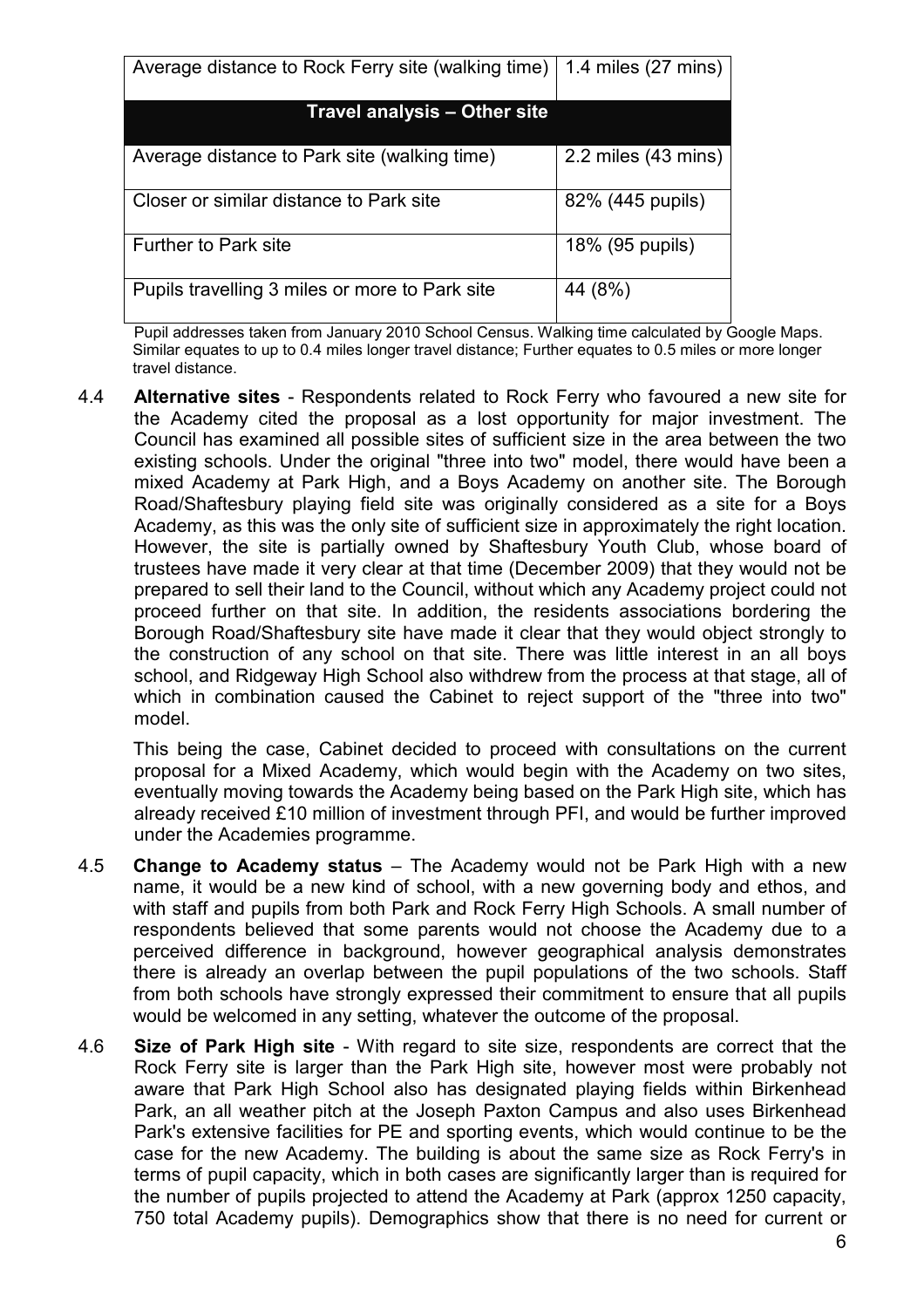future expansion of the building, but Park's building would have scope to take additional pupils if required and there are no current plans to purchase any additional land in relation to an Academy on the Park High site.

- 4.7 **Afterschool and community facilities** Before and after school activities are becoming progressively more essential to schools and their communities. The governing body of the Academy will want to ensure that pupils and their families have access to extended services, and this will be an important factor in the development of the Academy. The Park site is well served with public transport, both bus and rail.
- 4.8 The Rock Ferry High site The Rock Ferry High school site was considered alongside others as a potential Academy site, however the Park site is more centrally located for the population it is intended to serve, Rock Ferry site being at the far south of the Birkenhead area with a great deal of competition for places from other neighbouring schools. The building is about the same size as Park High's in terms of pupil capacity, which in both cases are significantly larger than is required for the number of pupils projected to attend the Academy (approx 1250 capacity, 750 total Academy pupils). In addition, if Park High School were no longer in use as a school, the Council would have to find another use for the building which would pay the PFI contractual costs until 2031, or face a buyout from the PFI contract.

 A small number of respondents asked if there were listed buildings on the Rock Ferry site - Ravenswood (currently occupied by the Sanderling Unit) is Grade II listed. Some respondents stated that the proposal was solely motivated by financial considerations due to the potential value of the Rock Ferry site. The reasons for the proposal are clearly in relation to dealing with demographics and surplus places, raising ambition and aspiration and raising standards. There are no plans or planning applications in relation to the Rock Ferry site. Decisions about the future of any school site no longer required as a school are only made when all the educational decisions have been taken.

#### 4.9 Demographics and Surplus Places

 Park High has 718 pupils on roll, 445 fewer than the peak in 2004 when there were 1,163 pupils at the school. This is projected to reach 701 pupils on roll in 2019. There are a large number of surplus places (43%, 532). This is predicted to rise to 44% (549 places) by 2019. One respondent from Park said that there were no surplus places at Park High School. Net Capacity is determined by a national formula based on the number, size and type of teaching spaces, and the admission number of the school, treating every school equally. The Net Capacity at Park High School is 1250 places.

- 4.10 Rock Ferry High School has 540 pupils on roll, compared with the recent peak of 1,222 in 2002. This is projected to fall further to 351 pupils on roll in 2019. There are a large number of surplus places (56%, 692). This is predicted to rise to 72% (881 places) by 2019. The Net Capacity at Rock Ferry High School is 1232 places. Some respondents said that rolls had fallen at Rock Ferry either because of the review process, or because the school does not have a sixth form. The falling roll at Rock Ferry predates the beginning of the review by several years, and relates to falling birth rates and parental preferences. At time of writing, 11 current pupils have applied via the Pupil Admissions team to transfer to alternative schools since January 2010, which is a relatively small number in terms of the whole school roll. Regarding sixth form provision, it should be noted that neighbouring Bebington High School, which has retained a sixth form department, is also experiencing a significantly falling roll.
- 4.11 The impact of housing development in the area for future pupil numbers has been raised. The Housing Market Renewal Initiative in this area incorporates Church Road in Tranmere, Fiveways in Rock Ferry, and the North Birkenhead/Bidston area. Housing Market Renewal is intended to stabilise the population of an area, not to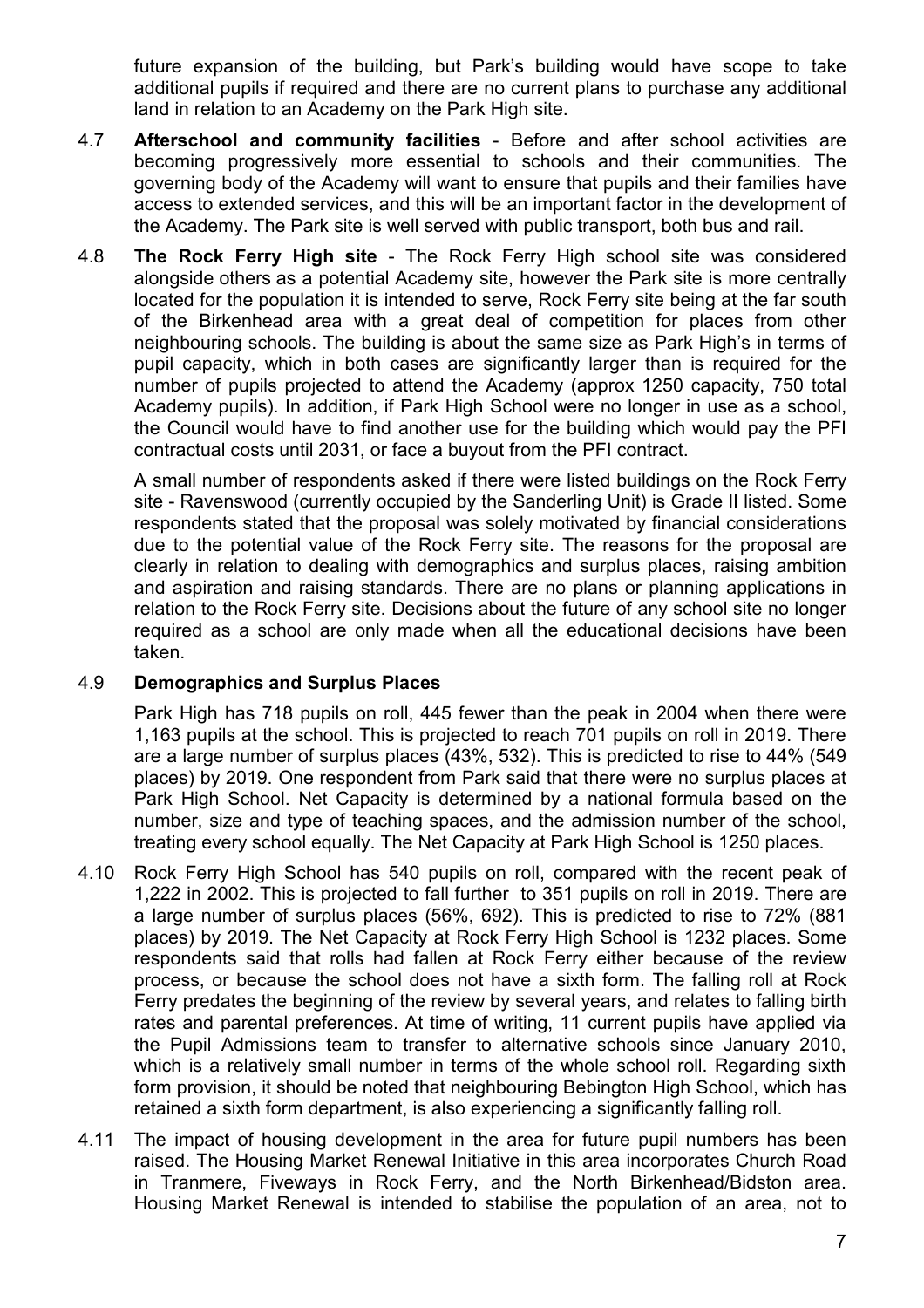significantly increase it. For example in Fiveways, around 230 houses of a relatively poor standard will be cleared and will be replaced with 260 dwellings, of which 57 will be apartments. The number of pupils produced by new housing development is lower than might be expected. Wirral's projection is for 4-6 pupils per year group per 100 homes. The type of home also has an impact, as flats and retirement dwellings produce fewer pupils than houses. Also, the additional pupils are likely to be existing Wirral residents and may already live locally, in which case they may continue to attend their existing school. Local housing changes are unlikely to make a significant impact on the issue of surplus places in this area.

4.12 The establishment of Birkenhead High School for Girls as an Academy in the area was also raised as an issue causing more pressure on the roll of the existing schools and amplifying the existing gender imbalance in local mixed schools. This school admits 100 pupils per year group in the secondary element of the school. At present about 40% reside in the Birkenhead area, and many of these were existing primary pupils from the fee-paying era of the school. As time passes, the impact of an additional Girls school on the local area, as opposed to the wider Wirral area, may increase, and this will be monitored.

#### 4.13 Standards

Respondents from both schools valued and praised the excellent work carried out by staff. A minority felt that standards at the two schools had not been made clear enough. The following paragraphs set out the position at the two schools.

4.14 Contextual Value Added (CVA)

This is a measure of how much progress pupils make at a school, compared with similar pupils in other schools. It takes into account various background factors – not just how well pupils have achieved at Key Stage 2 (Y6 SATS), but whether they are boys or girls, whether they have special educational needs, the level of deprivation in the area and so on.

In the last three years CVA scores show that pupils in both schools made at least the expected rate of progress, with pupils at Park High (2007, 2008) and Rock Ferry High (2008, 2009) making significantly more progress than similar pupils in other schools.

## 4.15 National Challenge

The Government says that at least 30% of the pupils at every school in the country should get 5 or more GCSEs at grade A\* to C, including English and Maths. Schools that don't meet this target are called "National Challenge" schools and can get additional assistance to help them reach the target. Both Park High School and Rock Ferry High School are "National Challenge" schools. Although both schools remain below the target in 2009, the GCSE results show a year on year improvement.

#### 4.16 Ofsted

Ofsted last inspected Rock Ferry High School in March 2008. This is taken from Ofsted's report.

"Rock Ferry High School is a good school providing high quality education and care. It provides an inclusive and attractive learning environment where all pupils are able to flourish in a happy, family, community atmosphere based on mutual respect and excellent relationships…The personal development and well-being of pupils is outstanding…The school provides its pupils with an outstanding curriculum."

Ofsted last inspected Park High School in January 2009. This is taken from Ofsted's report.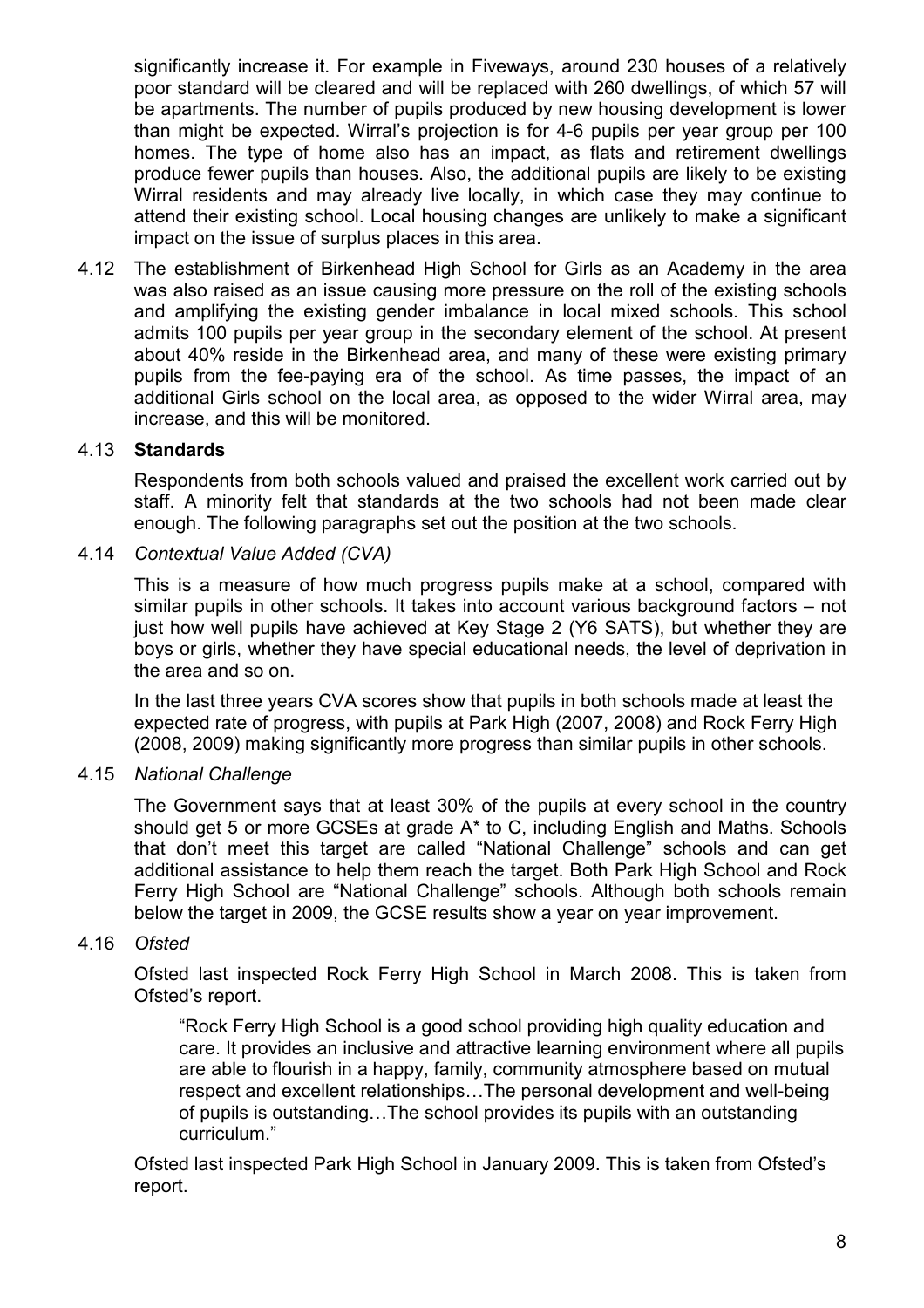"This is a good school in which the quality of care, guidance and support is outstanding. The school has made very good progress since the last inspection because effective and purposeful leadership is driving the school forward strongly…The relentless focus on improvement and rapidly rising standards mean that the school has outstanding capacity to improve even further....The school uses its extensive links with outside agencies outstandingly well."

 The good work carried out by staff at both schools has been recognised. The intention of the sponsor team is to take the best practice from the two predecessor schools and to build on it in the Academy to improve standards and raise ambition and aspiration.

## 4.17 Needs of Pupils

 Parents at both schools were understandably concerned about disruption to pupils education, particularly for those students who would be in Key Stage 4 at the time of the change, and for the pupils in the Sanderling Unit at Rock Ferry High School. Loss of staff was also raised as an issue.

The Academy will incorporate resourced provision for statemented pupils. Discussions have already begun with staff in the Sanderling Unit, and parents of pupils in the Sanderling Unit will be contacted in the coming weeks regarding discussions about the future of the Unit in relation to the Academy proposal. The local authority, which is responsible for ensuring that the needs of the pupils (as described in their statements of special educational needs) are met, will work closely with all those involved – pupils and their parents/carers, Sanderling staff and the sponsors of the academy – to ensure that the excellent work of The Sanderling Unit, achieved over many years, is not lost.

Transition arrangements, to be decided during the Feasibility stage, will protect pupils from disruption as far as possible. It may be that Key Stage 4 pupils continue and finish their secondary education on their existing site. If the proposal is approved, the support of all concerned is vital to ensure a smooth transition and minimise disruption to all pupils and their families, as well as staff.

#### Other suggestions raised during consultation for these schools

#### 4.18 Alternative site options

During the consultation, four alternative sites for the Academy were raised. This included the Shaftesbury/Borough Road playing field site (see 4.4) and the Rock Ferry site (see 4.8).

4.19 One respondent to consultation suggested the Prenton High site as the site for the Mixed Academy, as a "site swap" with the Rock Ferry High site. This site is shared with Bedford Drive Primary School – the total site size is 34,760 m2, which would technically require use of off-site pitches. The site is in Council ownership. The portion of the site occupied by Prenton High School is subject to a PFI contract until 2031.

There are no current plans to close or relocate Bedford Drive Primary School. This site is not recommended for further consideration.

4.20 A further site was suggested as the Hind Street former gasworks site. The site is large enough to house a 750 place Academy. It lies adjacent to Rock Retail park, and is close to Birkenhead town centre, Birkenhead Central station and the central bus hub.

However, only a small area of the total site is in Council ownership, and it is next to two large gasometers. The rules about exclusion zones around hazardous sites were tightened in the wake of the 2005 Buncefield oil depot explosion in Hertfordshire, and the Health and Safety Executive will not approve any development within 150 metres of a gasometer. A visually low grade brownfield site with major redevelopment costs, there are existing approved plans in place for commercial development and a new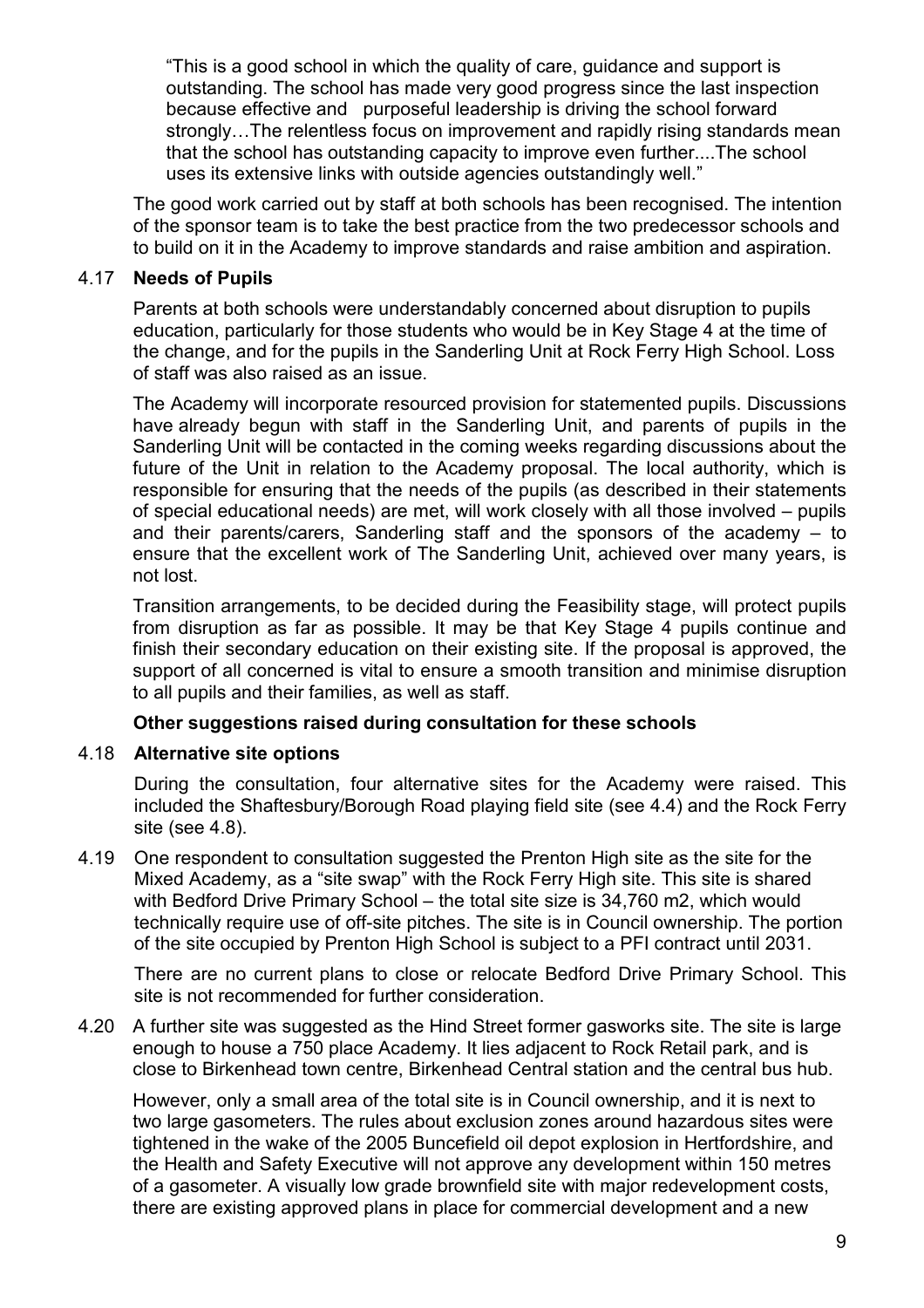access road which will divide the site. In addition to site purchase and brown field costs, removal of the gasometers, even if practical, is likely to require very significant Council funding. This site is not recommended for further consideration.

## 4.21 Amalgamate Rock Ferry High and Bebington High Schools

In this option, both Rock Ferry High School and Bebington High Schools would close and be replaced by a school, presumably at the Bebington High School site. There is extensive overlap between the pupil populations of the two schools, which are 1.7 miles apart. Bebington High School, like Park High School, is also a PFI school with all the same obligations and issues. It is also a Foundation Trust school, which means that the governing body of the school could refer a proposal to close or amalgamate the school to the School's Adjudicator.

If the Council is minded to proceed with this option, consultation would need to begin again. This option is not recommended for further consideration.

## 4.21 Close Rock Ferry High School

This option would retain Park High School as a community school. Parents of pupils currently attending Rock Ferry High School would be asked to express a preference for an alternative local school, which could include Park High School, however staff and pupils would not have the opportunity to participate and benefit from the Academy sponsor team's expertise and vision. Particularly for staff, in an amalgamation, both sets of staff are made technically redundant and can apply for posts in the new school. Under this option, only Rock Ferry staff would be made redundant and would be eligible for redeployment. The Sanderling Unit would also need to be rehoused in an alternative local secondary school by agreement with the governing body of that school.

The Governing body of Rock Ferry High are aware of this and made this point in their response to consultation:

"The demographic argument (pupil numbers) for closing Rock Ferry High School is clear.

Either:

(i) The school will simply close and pupils, the community and staff will have nothing,

Or:

(ii) Rock Ferry High School will close and join with Park High School, which will also close, to form a new Academy with the University of Chester as Lead Sponsor."

Should the Academy proposal fall at any stage, this option may require consideration. This option is not recommended to proceed at this time.

#### 4.22 Keep both schools open; either as community schools or as Academies

This option does not deal with surplus places or demographics, and leaves both schools vulnerable to the considerable challenges of operating small schools.

As reported in Section 4 of the November 2007 Cabinet report, the Wirral working group agreed that a definite size beyond which a school was no longer viable was impossible to determine in Wirral. However, the discussion group did agree that compromises became increasingly difficult for cohorts approaching 100 pupils or less. National research on secondary school size has been scarce, but a study carried out in 2002 suggests that the optimum cohort size for a comprehensive school is between 175 and 200 pupils. For an 11 to 16 secondary school, this would result in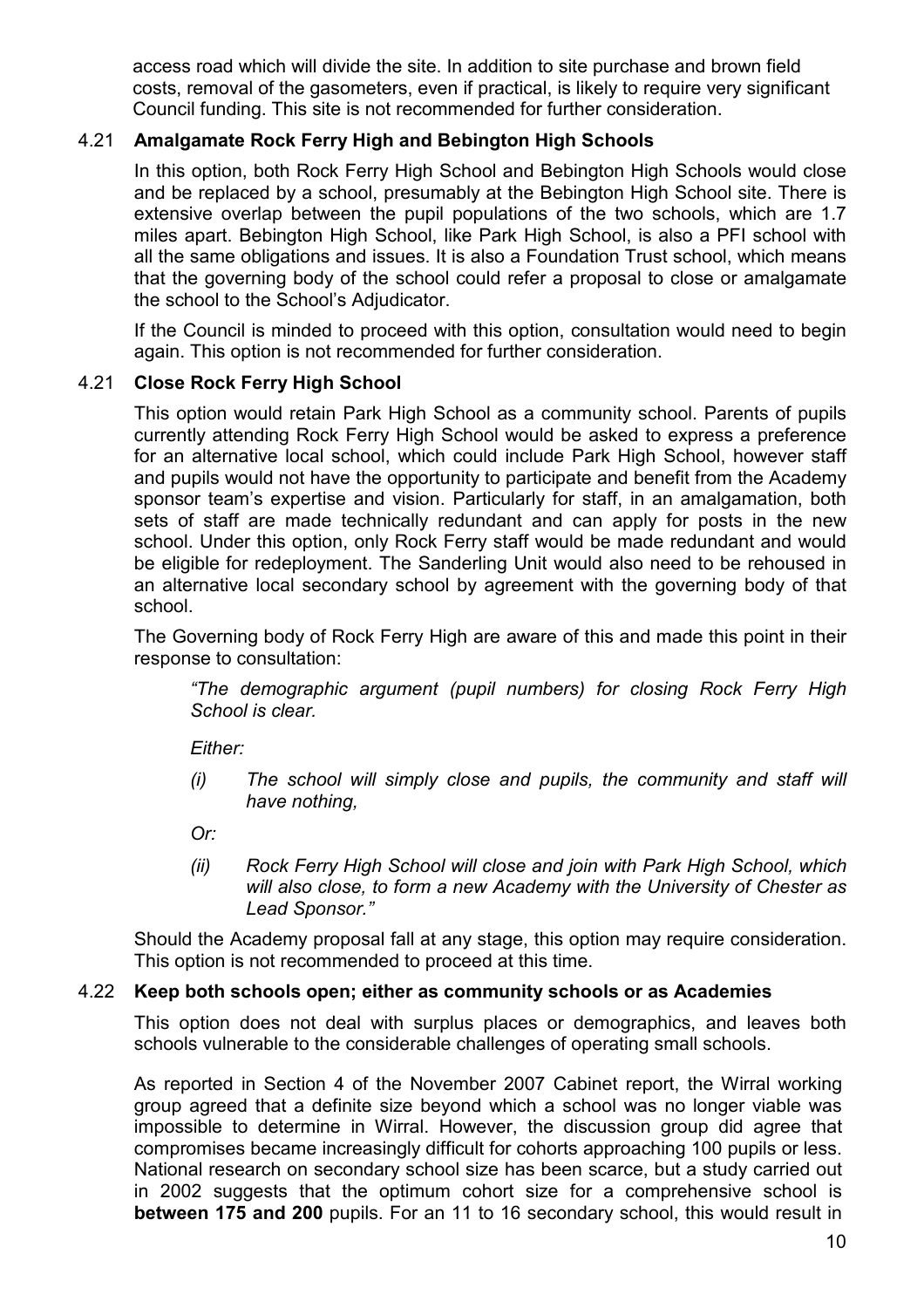between 875 and 1000 total pupils. The past, current and projected average cohort size at each school in the Birkenhead part of the Phase 1 review area is shown in the table below. Shaded cells indicate a fall in average cohort size.

| Average<br><b>Cohort Size</b> | 2008 11 to 16 | 2010 11 to 16 | 2019 11 to 16<br>projected | <b>Difference</b><br>2008 to 2019 |
|-------------------------------|---------------|---------------|----------------------------|-----------------------------------|
| <b>Park</b>                   | 174           | 144           | 140                        | $-34$                             |
| <b>Prenton</b>                | 128           | 127           | 144                        | $+16$                             |
| <b>Ridgeway</b>               | 152           | 140           | 123                        | $-29$                             |
| <b>Rock Ferry</b>             | 138           | 108           | 70                         | $-68$                             |
| St Anselm's                   | 128           | 129           | 131                        | $+3$                              |
| <b>Upton Hall</b>             | 136           | 139           | 145                        | +9                                |
| Woodchurch                    | 259           | 261           | 273                        | $+14$                             |
| <b>BHS Academy</b>            | 64            | 70            | 100                        | $+36$                             |

Actual and projected average year group (cohort) size by school. Actuals are from January School Census 2008 and 2010.

- 4.23 Over the next five years, average cohorts at Prenton High, St Anselm's College, Upton Hall, Woodchurch High and Birkenhead High School Academy are projected to remain stable or grow in size, while average cohorts at Rock Ferry High, Ridgeway High and Park High are likely to experience a significant fall.
- 4.24 The Authority had expressed it's concerns to the DCSF and GDST about the proposed size of Birkenhead High School Academy for Girls during the Feasibility stage for that Academy, and will continue to monitor the situation over the forthcoming years.
- 4.25 Overall in the Birkenhead area, the Authority projects a planning requirement for 32 classes per year group by 2019, however there are currently 38 classes worth of places in Birkenhead schools – we must look to reduce by one school. This "no change" option is therefore not recommended for further consideration.

#### 5.0 Closure Consultation process

- 5.1 In order to establish the Academy, it is necessary to follow the statutory procedures to close the existing community secondary schools. The process must to be completed during Feasibility before the Funding Agreement with the DCSF can be signed.
- 5.2 Currently he Academy is due to open in September 2011, as stated in the Expression of Interest. It is anticipated that the Funding Agreement between the sponsor team and the DCSF to finance the Academy will be signed by September 2010. For this to happen, it is necessary for the Council to secure the necessary approvals to close the existing schools. If the Council were to approve the current proposal, as consulted upon, involving the Academy on the Park site, it may just be possible to formally open the new Academy from 1<sup>st</sup> January 2011 if this earlier date is agreed by the Sponsor team as outweighing the notable advantages of a 1<sup>st</sup> September start date. However if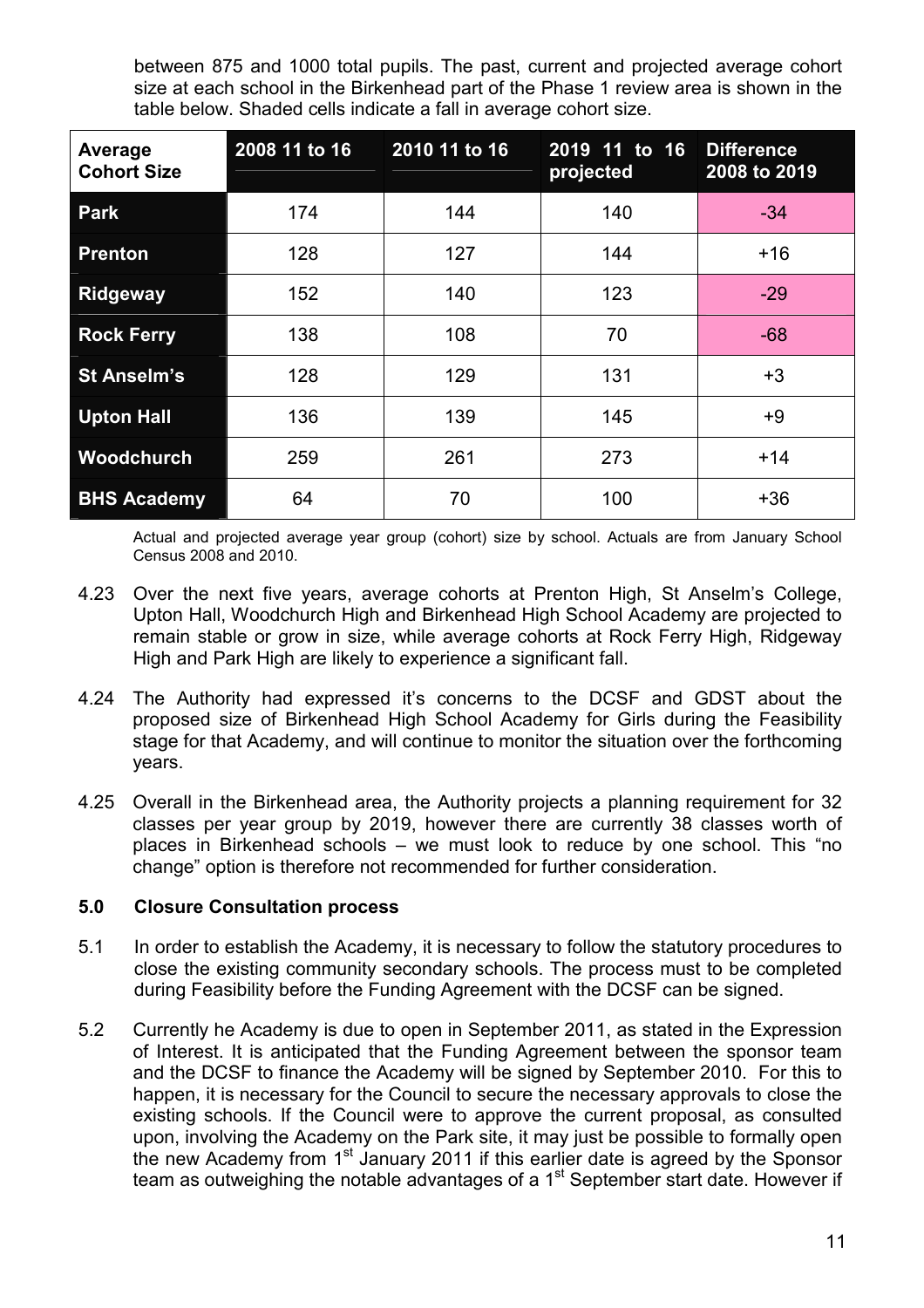further consultation is required, for example, in relation to the eventual single site for the Academy, the January 2011 date is no longer a possibility.

- 5.3 The Local Authority's closure consultation ended on  $7<sup>th</sup>$  April 2010. If Cabinet's view is that the Academy proposal should proceed, the next step is for statutory notices to be published, followed by a six week representation period during which comments and objections can be made by any person or organisation in relation to the proposals. Council's Cabinet, as the Decision Maker, would then be asked to determine the notices taking into consideration the representations received, to decide whether the predecessor schools should close, with a proviso that approval of the closures is conditional on the Funding Agreement for the new Academy being successfully signed. This decision is expected at the end of July 2010. The 6 week representation period following notice publication is statutory and cannot be compressed any further.
- 5.4 The sponsor team is currently undertaking the official consultation on the opening of the Academy. This consultation finishes on  $30<sup>th</sup>$  April 2010. The consultation outcomes are reported to the Secretary of State as part of the required documentation for the Funding Agreement. The consultation is on-going, but has included meetings for stakeholders at both schools, and provision for written and e-mail submissions. The consultation website address is www.proposeduab.co.uk.

Cabinet may feel that it is premature to agree a closure process on schools whilst the consultation process for the replacement school is still open. Cabinet may decide that it needs to see a response from the lead sponsor concerning their proposals after a full consideration of the consultation responses. In that case, the Director would submit a report agreed with the University of Chester to the Cabinet meeting on 27th May. The timetable would then be the column marked with an asterisk \* on the table in 5.5 below.

5.5 The timetable below outlines the necessary stages of consultation for each school concerned. Consultation will involve staff, governors, parents and the local community in relation to each affected school, as well as other statutory consultees set out in guidance.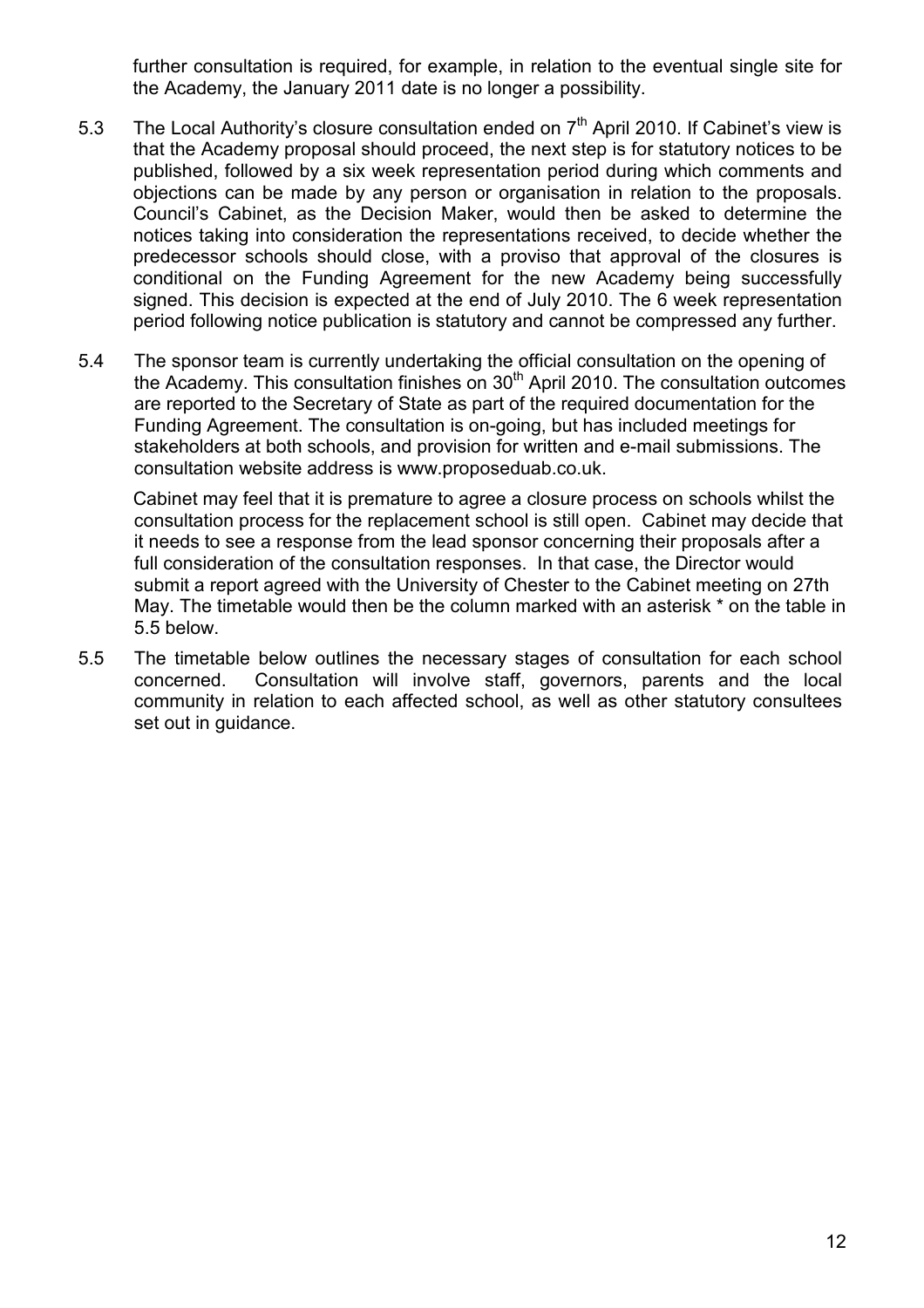| <b>Action</b>                                        | <b>Date</b>                   |                                             |  |
|------------------------------------------------------|-------------------------------|---------------------------------------------|--|
| <b>Report to Cabinet</b>                             | 14 <sup>th</sup> January 2010 |                                             |  |
| Formal closure consultation begins<br>$(6$ weeks)    | 24th February 2010            |                                             |  |
| Formal closure consultation closes                   | $7tn$ April 2010              |                                             |  |
| <b>Report to Cabinet</b>                             | 15 <sup>th</sup> April 2010   | 27 <sup>th</sup> May 2010 <sup>*</sup>      |  |
| Statutory closure consultation begins<br>$(6$ weeks) | 12th May 2010                 | $\overline{9}^{\text{th}}$ June 2010*       |  |
| Statutory closure consultation closes                | 21st June 2010                | 21 <sup>st</sup> July 2010*                 |  |
| <b>Report to Cabinet</b>                             | $22na$ July 2010              | 2 <sup>nd</sup> September 2010 <sup>*</sup> |  |

Dates marked with \* indicate the timeline if the report is deferred until 27<sup>th</sup> May Cabinet. Note that Cabinet dates after 15<sup>th</sup> April 2010 have not yet been set – indicative dates are given here as a guide only.

5.6 If the decision on the closure proposals is deferred to  $27<sup>th</sup>$  May 2010 to coincide with the conclusion of the separate yet linked Academy consultation, it would not be possible to establish the Academy on 1<sup>st</sup> January 2011. It would certainly be possible to establish the Academy on  $1<sup>st</sup>$  September 2011, unless there were further delays, for example concerning the choice of site. Should the lead sponsor and the Cabinet wish to pursue a new site, it is impossible at this stage to define what the timescale would be. It is inevitable, however, that the timescale would be longer than shown in 5.4 above.

#### 6.0 Financial Implications

- 6.1 Operating a public consultation as part of the Feasibility stage of the Academy process has financial implications to the Council in terms of resources and staff time.
- 6.2 Capital funding for new and refurbished Academy buildings is from the national Building Schools for the Future programme. The responsibility to provide sites for Academies rests with the LA. There are likely to be significant costs in the management of the Academy programme and the transition stage which will be the subject of future reports.
- 6.3 Establishment of an Academy will result in an on-going impact on the Dedicated Schools Grant (DSG). The Academy would be funded via an adjustment to the DSG through replication of the local formula, in addition, funding would also be removed based on the level of central expenditure within the schools budget. This funding adjustment may require the LA to cut central expenditure in line with the reduction in funding. Due to fixed costs, economies of scale and varying support provided for individual schools the budget reduction is unlikely to match the cost reductions achievable by no longer providing certain services to an Academy.
- 6.4 As the Academy would be located on the former Park High site, a leasing arrangement will need to be in place, otherwise at the end of the PFI term in 2031, the buildings and land which under Community status would previously have reverted to the Local Authority will be signed over to the Academy Trust without any payment or compensation to the Authority
- 6.5 Academies that open in the predecessor school buildings may be entitled to a small additional capital grant to cover costs such as renewed signage and other small capital projects required to open the school as an academy.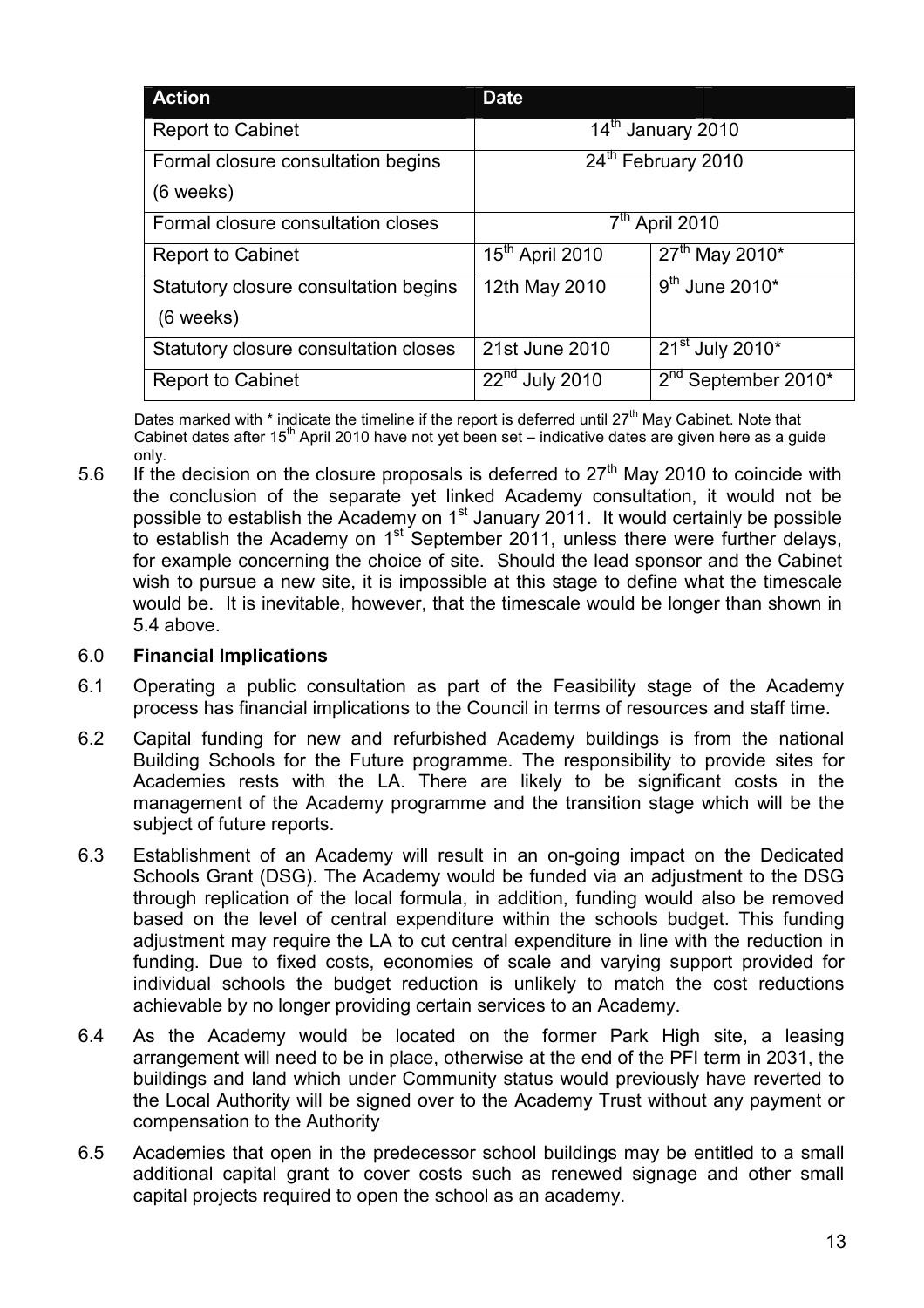## 7.0 Staffing Implications

- 7.1 There are none arising directly from this report.
- 7.2 The creation of the Mixed Academy will require significant staff transfers under TUPE, provision of staff matched to the transition arrangements and the management of the transfer from existing staffing structures to those of the new Academy.
- 7.3 Costs arising from redundancies agreed prior to establishment of the new Academy are shared between the LA and the DCSF. Any redundancy costs arising following the establishment of the Academy are to be met from the Academy's budget.
- 7.4 As a PFI school, the Academy Trust will not be able to directly employ staff providing services under the PFI contract until the end of the contract.
- 7.5 There are contractual issues to be considered, for example existing contracts with private providers at Rock Ferry, e.g. catering.

#### 8.0 Equal Opportunities Implications

- 8.1 It is essential to plan school provision across the Authority so that it is both efficient and effective in the interests of all pupils.
- 8.2 An equality impact assessment will be carried out on this report.

#### 9.0 Community Safety Implications

9.1 Rationalisation and refurbishment of schools allow the most vulnerable accommodation to be removed and other security improvements carried out.

#### 10.0 Local Agenda 21 Statement

10.1 The removal of old, inefficient accommodation contributes to Council principles and targets in respect of Agenda 21.

#### 11.0 Planning Implications

- 11.1 The relationship between housing development policy and school place provision is a factor in considering surplus place removal.
- 11.2 All capital works will be subject to the relevant national and local planning legislation.

#### 12.0 Anti-Poverty Implications

- 12.1 The capital investment in refurbished Academy provision is intended to contribute to "narrowing the gap" which is one of the Council's priorities.
- 12.2 The redistribution of funding released by school reorganisation, in combination with the Authority's intention to realign the schools budget to give higher levels of funding to schools with high levels of deprivation, as well as improved accommodation, goes towards raising aspirations and narrowing the attainment gap for vulnerable groups.

#### 13.0 Social Inclusion Implications

13.1 School re-organisation and transforming accommodation through the forthcoming Building Schools for the Future programme and other schemes, provides opportunities to promote joint agency work to promote co-ordinated solutions for pupils and their families.

#### 14.0 Local Member Support Implications

- 14.1 Secondary school re-organisation and potential surplus place removal have relevance to all Wards.
- 14.2 The secondary schools named in this report are located in Claughton and Rock Ferry Wards.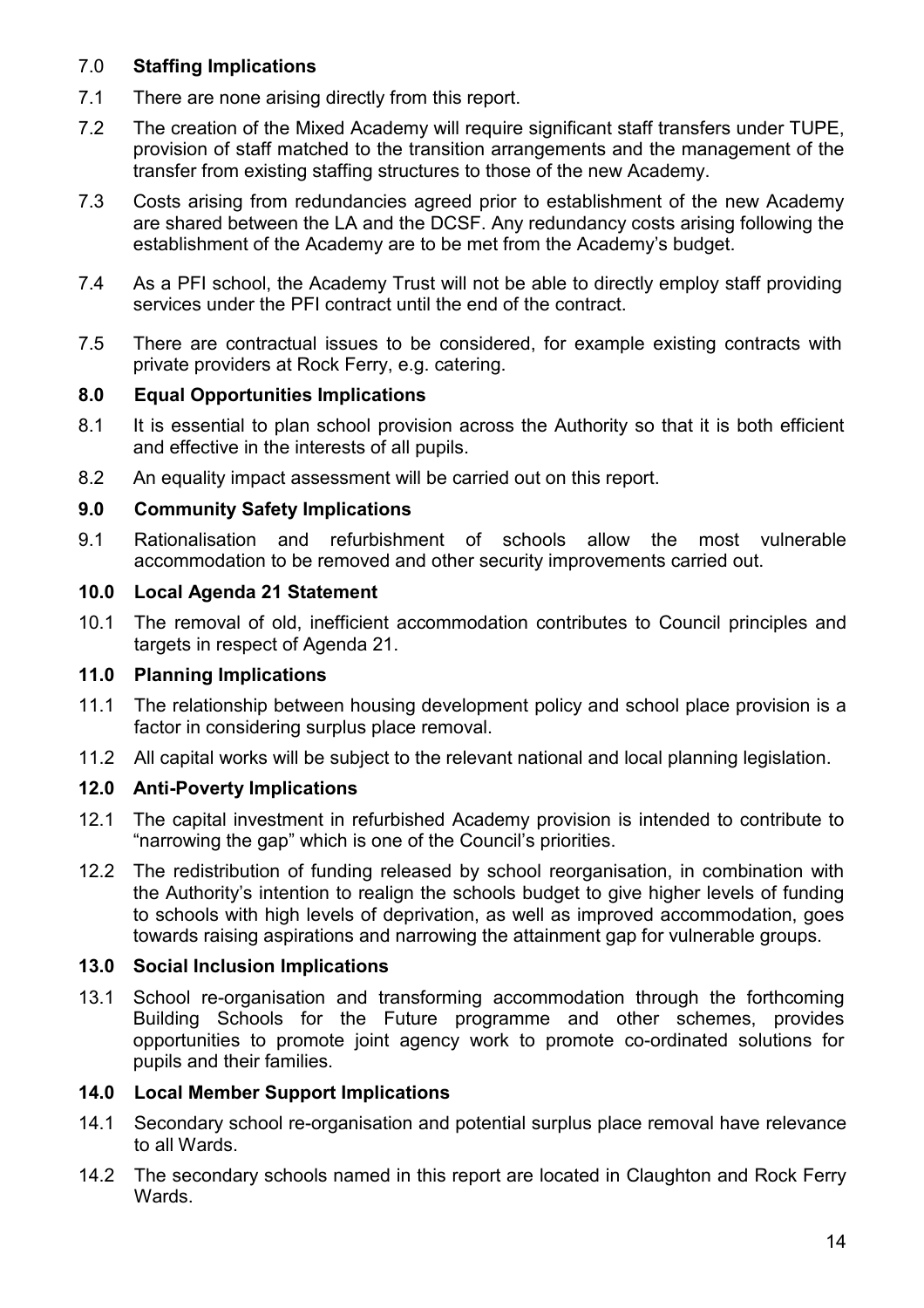## 15.0 Background Papers

 Audit Commission Report: Planning School Places in Wirral September 2004. School pupil number returns, January 2010 (Annual Census return to DCSF).

School Net Capacity Calculation, July 2009, to DCSF requirements.

Consultation Documents

Other data held in Department including that provided by Wirral Health Authority.

## 16.0 Appendices

See list attached.

## 17.0 Summary

17.1 No one closes schools lightly. However, there is general agreement amongst all stakeholders that action must be taken to address the issue of surplus capacity. Officers are required to offer clear advice as to appropriate action in order to spend public money wisely and ensure all Wirral's children benefit equitably from the funding available. The recommendations below I believe will ensure best value for the future generations of children in the review areas, and more equitable spending for the benefit of all Wirral's pupils, from the savings made.

## 18.0 Recommendations

The Cabinet instructs the Director to follow one of two courses:

Either 1a:

1) That statutory proposals be published in respect of the following proposals

To close Rock Ferry High School and Park High Schools

- 2) That the closure date for the two schools be set in accordance with the proposed opening date for the new Academy, by agreement with the University of Chester as lead sponsor and the Department for Children, Schools and Families
- 3) That the Director of Children's Services be authorised to take all necessary steps to publish these proposals, ensure the prescribed procedures are followed, including requesting permissions from the Secretary of State, in furtherance of the proposals.
- or 1b:
- 1) That the Director reports to the Cabinet meeting of  $27<sup>th</sup>$  May 2010 setting out the views of the lead sponsor following the end of the consultation period.
- 2) That consideration of the current report be deferred until that time.

## Howard Cooper

## Director of Children's Services